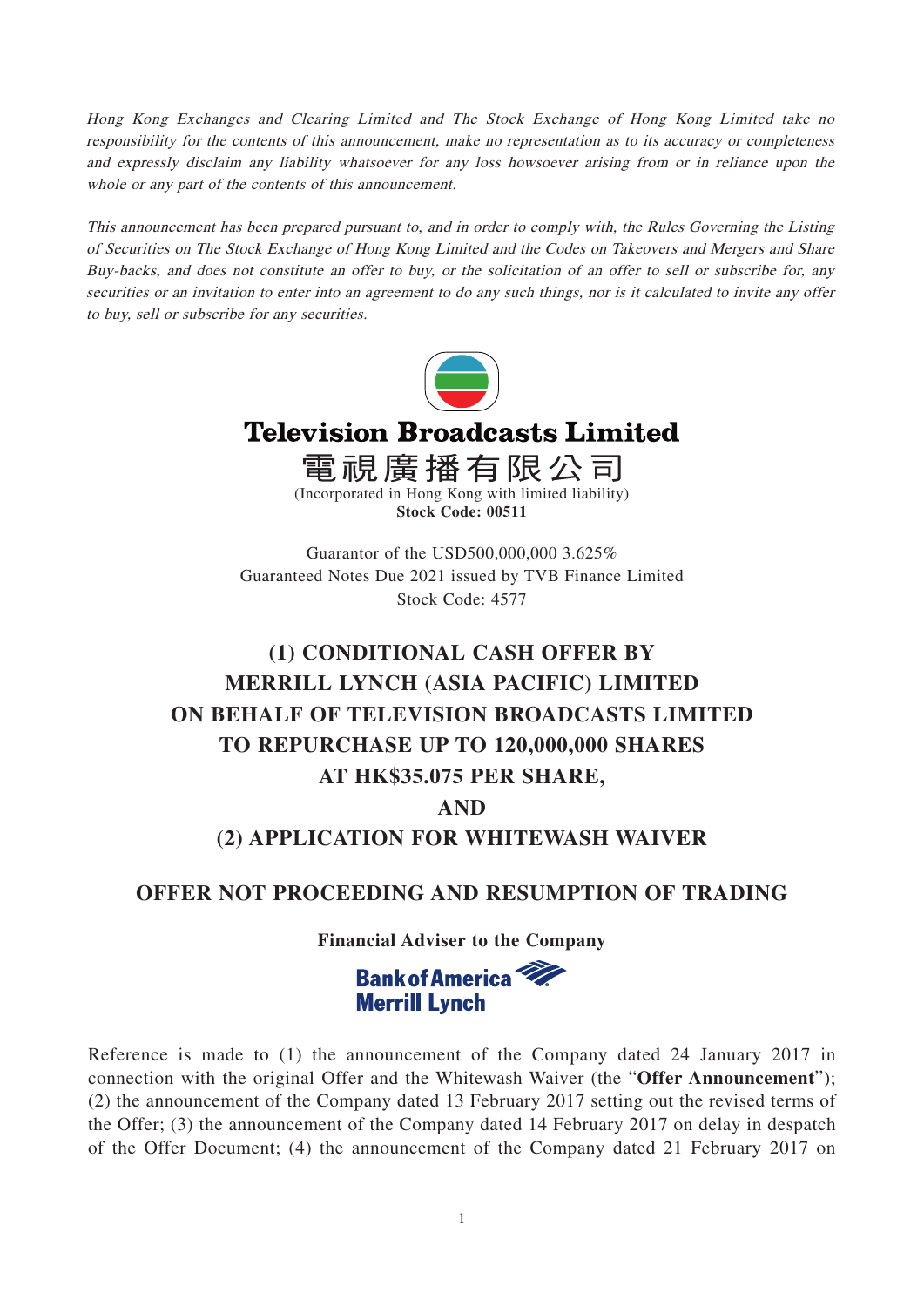further delay in despatch of the Offer Document; (5) the announcement of the Company dated 3 March 2017 on further delay in despatch of the Offer Document; (6) the announcement of the Company dated 17 March 2017 on further delay in despatch of the Offer Document; (7) the update announcement of the Company dated 24 March 2017 on further delay in despatch of the Offer Document; (8) the announcement of the Company dated 5 April 2017 on further delay in despatch of the Offer Document; (9) the announcement of the Company dated 26 May 2017 on further delay in despatch of the Offer Document; (10) the announcement of the Company dated 4 October 2017 on the outcome of the Company's judicial review application; (11) the announcement of the Company dated 9 October 2017 in relation to the CA's assessment of the two shareholding change applications submitted by the Company in January 2015 and February 2016 (the "**2015 and 2016 Applications**"); (12) the announcement of the Company dated 11 October 2017 on further delay in despatch of the Offer Document and (13) the clarification announcement of the Company dated 9 November 2017. Unless otherwise stated, capitalised terms used herein shall bear the same meanings as those defined in the Offer Announcement.

Pursuant to Rule 8.2 of the Takeovers Code, the Company is required to despatch the Offer Document within 21 days of the date of the Offer Announcement, being on or before 14 February 2017 (the "**Time Limit**"). The Executive has previously granted consent to extend the date of despatch of the Offer Document to a date which is seven business days after the resolution of the CA's assessment of the 2015 and 2016 Applications, if the CA's assessment is resolved on or before 23 January 2018.

The CA's assessment of the 2015 and 2016 Applications is ongoing and further time is required for the CA to complete its assessment. The Company has been cooperating with the CA in the conduct of the CA's assessment of the 2015 and 2016 Applications. The Company had previously hoped that the CA's assessment of the 2015 and 2016 Applications would be concluded, or such a conclusion would be imminent, by 23 January 2018. Given the complex nature of the issues at hand, the timeline for concluding the assessment is not certain. The CA has, however, reiterated that it is progressing the matter expeditiously and as a matter of priority, and will conclude its assessment as quickly as possible.

In accordance with the Company's announcements dated 11 October 2017 and 9 November 2017, as the timeline for the conclusion of the CA's assessment of the 2015 and 2016 Applications is not certain at this time, the Company has applied to the Executive seeking its consent not to proceed with the Offer.

The Executive has, on 23 January 2018, granted its consent for the Company not to proceed with the Offer under Rule 5 of the Takeovers Code.